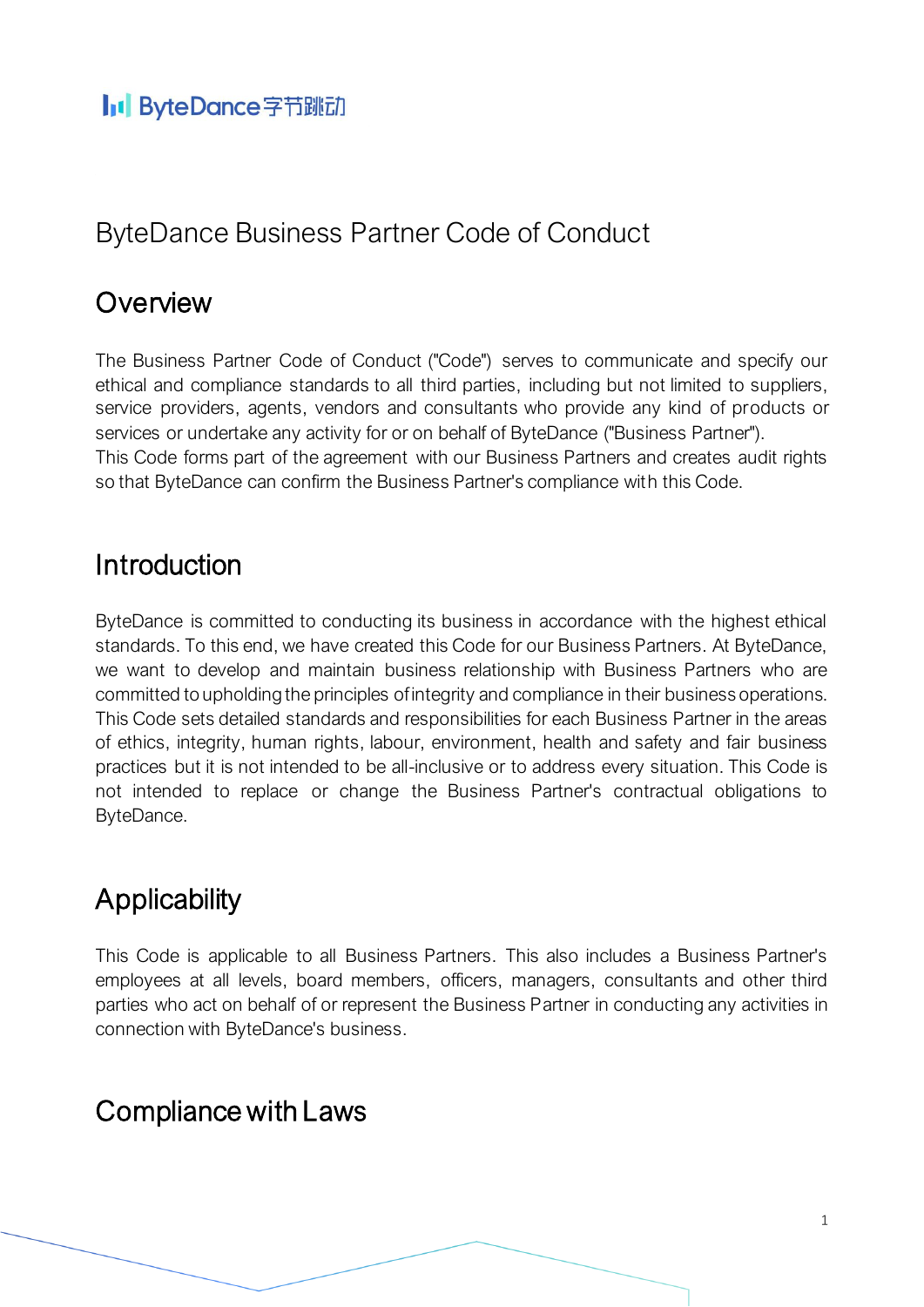Business Partners shall comply with all applicable laws and regulations of the countries in which they operate or render goods and services. In case of any conflict between this Code and any applicable laws or regulations, the stricter standard applies.

## Fair Business Practices

ByteDance conducts business honestly and ethically and has zero tolerance for unlawful or unethical conduct in any form, including but not limited to corruption, bribery, fraud, extortion, embezzlement, kickbacks or money laundering. To foster transparent and trustworthy business relationships, we expect our Business Partners to follow the same standards.

- Bribery and Corruption Business Partners shall ensure that they do not directly or indirectly through third parties engage in any form of bribery or corruption in relation to ByteDance's business. Business Partners shall abide by the Foreign Corrupt Practices Act (FCPA), the UK Bribery Act, all applicable anti-corruption laws and regulations of the countries in which they operate, applicable international anticorruption conventions, and ByteDance's Global Anti Corruption and Anti Bribery Policy. Business Partners shall not make inappropriate gifts, directly or indirectly through a third party, to employees or representatives of ByteDance, or to any third party on behalf of ByteDance. If Business Partners extend any business courtesies to ByteDance's employees or representatives, it should be infrequent and of low value and permissible under the applicable laws and regulations.
- Conflict of Interest Any situation that creates a real or apparent conflict between the personal interests of a business partner and those of ByteDance or its employees must be avoided by the Business Partner. Business Partners shall promptly disclose to ByteDance any actual or potential conflict of interest between the Business Partner and ByteDance's employees, former employees or representatives or when such conflict arises or is anticipated to arise, and cooperate with ByteDance to take effective measures to avoid or eliminate any possible impact on the existing or proposed commercial relationship between the parties.
- Financial Integrity and Accounting Business Partners must keep accurate books and records of all business dealings with ByteDance. These records must be kept in compliance with applicable standard accounting practices and record retention policies. ByteDance reserves the right to audit the financial records of the Business Partner in connection with its business.
- Fair Competition Business Partners shall comply with all applicable antitrust and antiunfair competition laws and regulations and promote fair competition and respect competitors in the marketplace. Business Partners shall not enter into any agreements (written or oral) or engage in other forms of activities, which would unlawfully restrict or prohibit competition under applicable laws and regulations.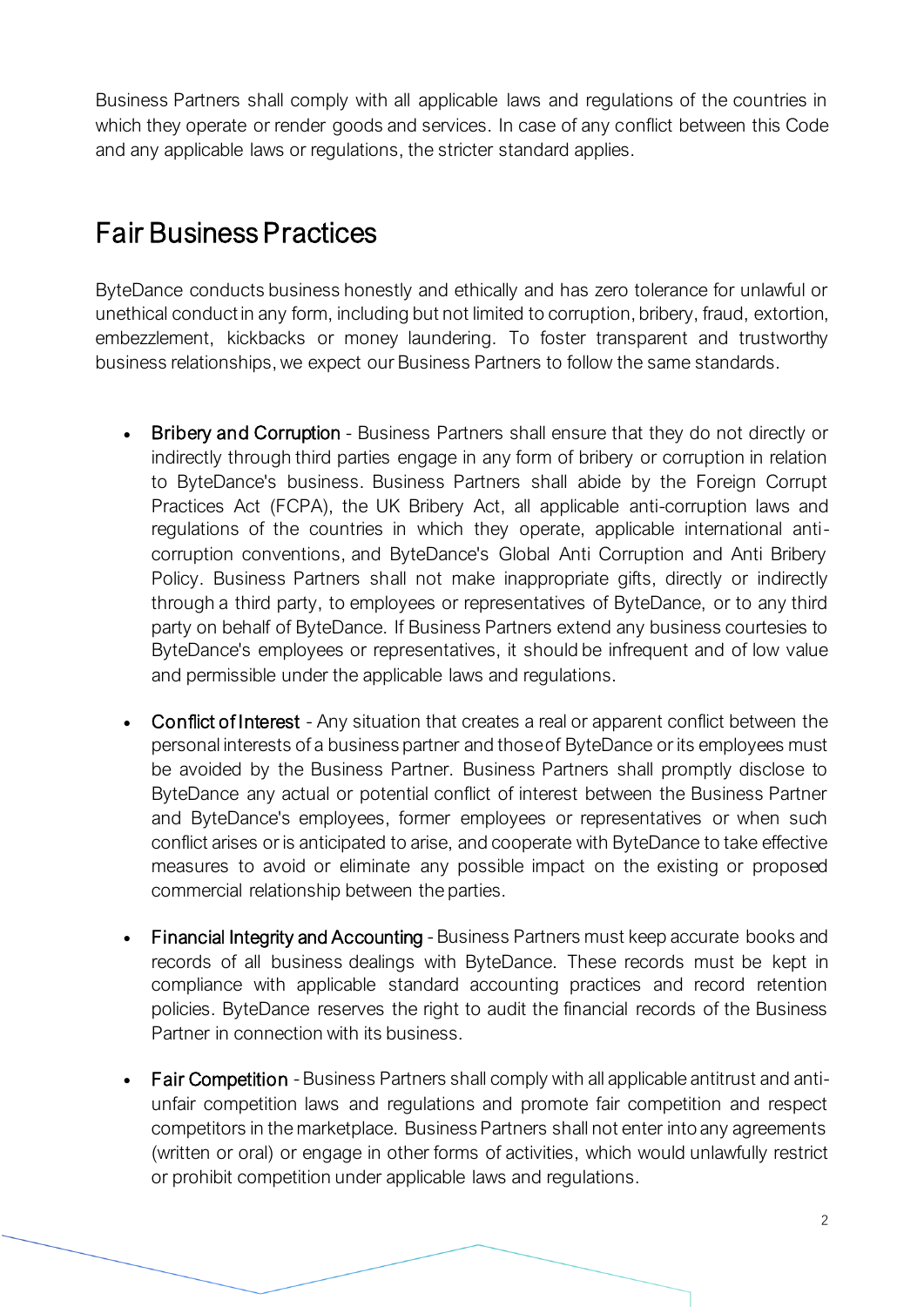- International Trade Compliance Business Partners are required to comply with all applicable international trade laws and regulations, including but not limited to, those on import and export control, embargoes, economic sanctions, and anti-boycott. Business Partners shall not engage in business activities or other dealings with sanctioned regions and parties that may lead to violation of any applicable sanctions and export control laws and regulations.
- Anti-Money Laundering Business Partners shall only conduct business with customers who are involved in legitimate business activity and whose funds are derived from legitimate sources, in order to combat money laundering and terrorist financing.
- Intellectual Property Business Partners must take appropriate measures to safeguard and must not infringe intellectual property rights of ByteDance and its creators, including but not limited to trade secrets, know-how, patents, copyrights, trademarks, and source codes, and should immediately inform ByteDance of any potential or existing infringement of such rights.

## Information Security and Data Protection

Business Partners shall treat all non-public information that they get access to during their business dealings with ByteDance as confidential, including but not limited to, ByteDance's business information, intellectual property rights, product strategy, proprietary data, financial status, strategic plans, organizational structure, technical or management rules, negotiation information, user/customer information, employee information, as well as third-party confidential information that ByteDance is under any statutory or contractual obligation not to disclose to the public. Business Partners shall only use confidential information as authorized and for the purpose for which it was provided. Business Partners must comply with applicable privacy and data protections laws and regulations in their respective countries of operation to protect the data of ByteDance and its global users.

# Labour and Human Rights

Business Partners are expected to treat their employees with the utmost dignity and respect and in accordance with the applicable labour and employment laws and regulations as well as the following standards:

• No Child Labour - Business Partners must not use child labour and should have procedures in place to verify and ensure that no child labour is employed. "Child" refers to any person below the minimum age for employment under the applicable laws of the country where the work is to be performed. Workers under the age of 18 years shall not perform work which is hazardous in nature.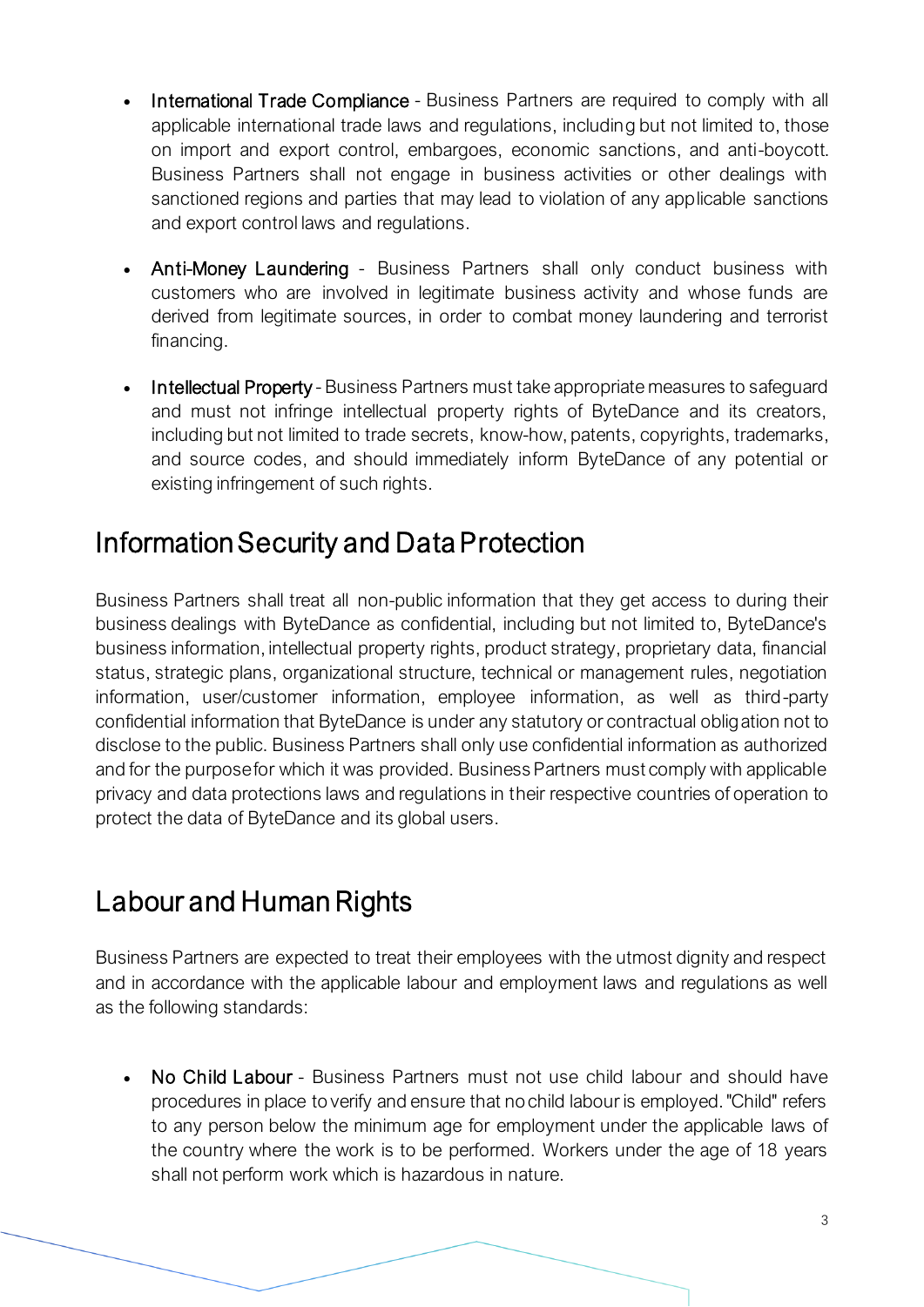- No Forced or Compulsory Labour, Modern Slavery, or Human Trafficking Business Partners shall only use voluntary labour, and shall not engage in any form of modern slavery or human trafficking or use any type of forced, bonded, involuntary, or prison labour within their organizations or supply chains. All workers must be able to work freely and leave with reasonable prior notice. Business Partners shall ensure that their management understands such commitment against forced and compulsory labour, modern slavery, and human trafficking, and shall ensure that they provide their employees with access to all rights protected by applicable laws and regulations as well as detailed employment contracts stating terms and conditions of service which are easily understood by them.
- Diversity, Inclusion, and Non-Discrimination Business Partners must be committed to upholding the human rights of its employees and treat them with dignity and respect in settings associated with work. Business Partners shall have fair recruitment, training and promotion policies, and ensure that there is no form of discrimination or any form of harassment (including but not limited to discrimination or harassment on the grounds of race, color, sex, political beliefs, religion, national or ethnic origin, sexual orientation, disability, union membership, or any other characteristics protected by applicable laws and regulations). Business Partners shall also promote diversity and inclusion at its workplace.
- Freedom of Association and Collective Bargaining Business Partners should recognise and respect the right of employees to freely and voluntarily establish and join unions or associations of their choice, without any restrictions or consequences subject to compliance with local laws. Business Partners are also expected to allow their employees to collectively discuss and negotiate with the management their grievances in relations to terms and conditions of work.
- Wages, Benefits and Working Hours Business Partners must ensure that working hours of the employees do not exceed the maximum hours mandated by local laws and regulations where the employees work. The employees must be paid minimum wages and all legally mandated benefits as required by applicable laws and regulations. In addition to payment for regular hours of work, employees must be paid overtime for the extra hours worked by them in compliance with the applicable local laws, and where no such laws exist, at least equal to their regular hourly rate.

#### Corporate Social Responsibility

At ByteDance we actively integrate corporate social responsibility into our daily operations and expect our Business Partners to follow the same standards.

• Platform Operation and Product Safety - Business Partners must comply with the applicable laws and regulations on platform operation and product safety.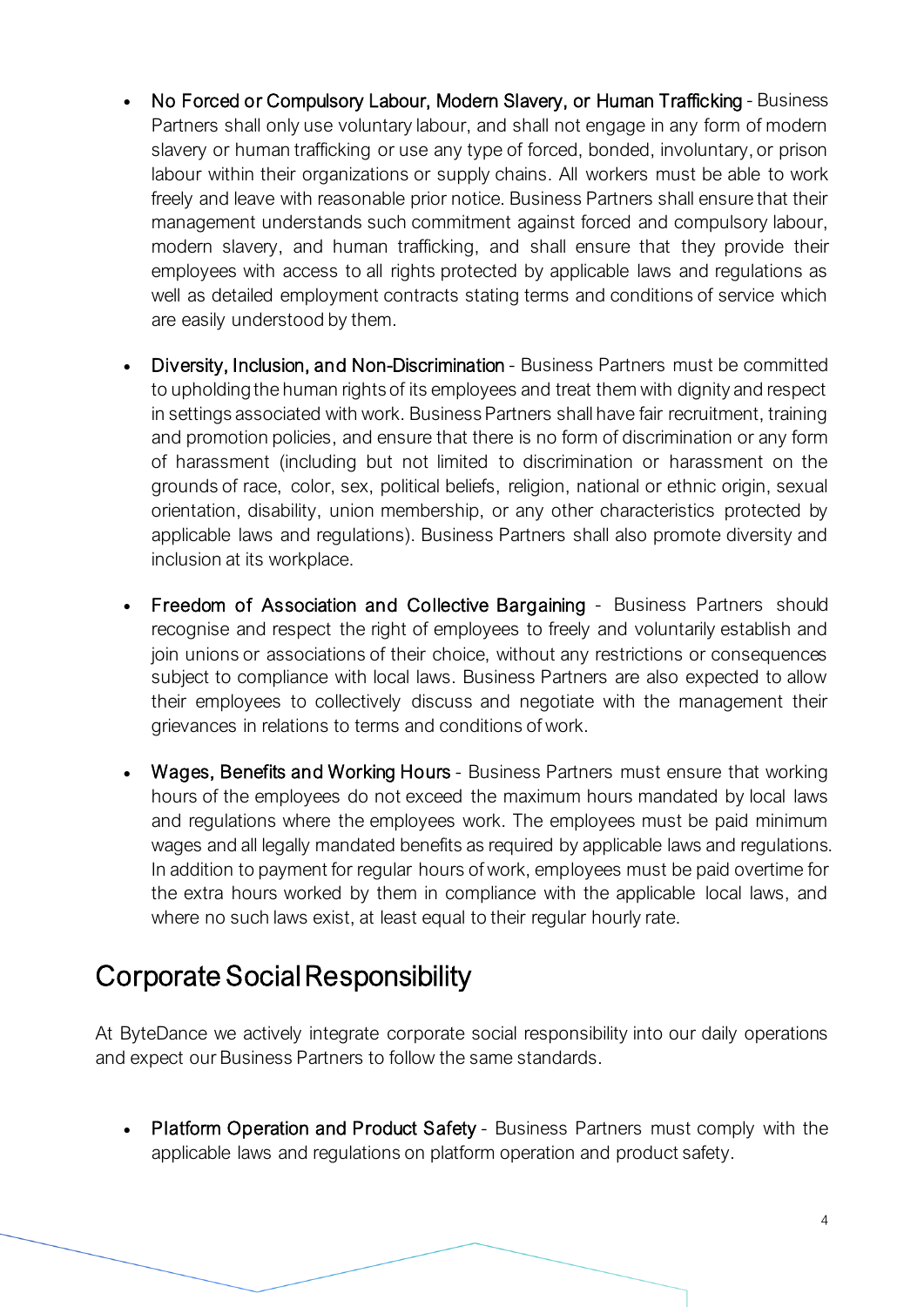- **Protection of the Environment** We expect our Business Partners to comply with all applicable environmental laws and regulations. We expect our Business Partners to use natural resources efficiently and responsibly, minimize their environmental impact, and continually monitor their environmental performance.
- Handling of Hazardous Material and Waste We improve business practices to make a positive contribution to our communities. When handling materials and products that are classified as hazardous to the environment, Business Partners must ensure that such materials and products are handled, transported, stored, recycled, and/or disposed of safely. Business Partners producing any kind of waste or emissions are expected to characterize, monitor, control, and treat such waste or emissions prior to discharge or disposal in accordance with applicable laws and regulations.

# Health and Safety

Business Partners shall commit to creating a safe and healthy work environment for all of their employees and strive for operational health and safety for continuous improvement of work conditions.

- Safe Working Environment Business Partners shall ensure that employees are provided with a healthy and safe working environment in accordance with applicable laws and regulations as well as internationally recognized standards. Business Partners shall do their utmost to control hazards and take necessary precautionary measures against accidents and occupational risks.
- Health and Safety Communication Business Partners shall ensure that employees receive adequate and regular health and safety training and education.
- **Incident Reporting** Business Partners should have internal procedures in place to prevent, manage, track, and report occupational injury and illness. Business Partners shall also include provisions to encourage employee reporting and implementation of corrective action. Business Partners corrective action plans should mitigate risks, provide necessary medical treatment, and facilitate employees' return to work.

#### Implementation and Monitoring

Business Partners shall take appropriate steps to ensure the principles of this Code are communicated to their employees.

Business Partners are required to fully acknowledge and understand this Code to ensure their commitment to the values and standards upheld by ByteDance and shall be subject to liability for any financial or reputational damages caused by any violation of this Code as claimed by ByteDance and its subsidiaries and affiliates.